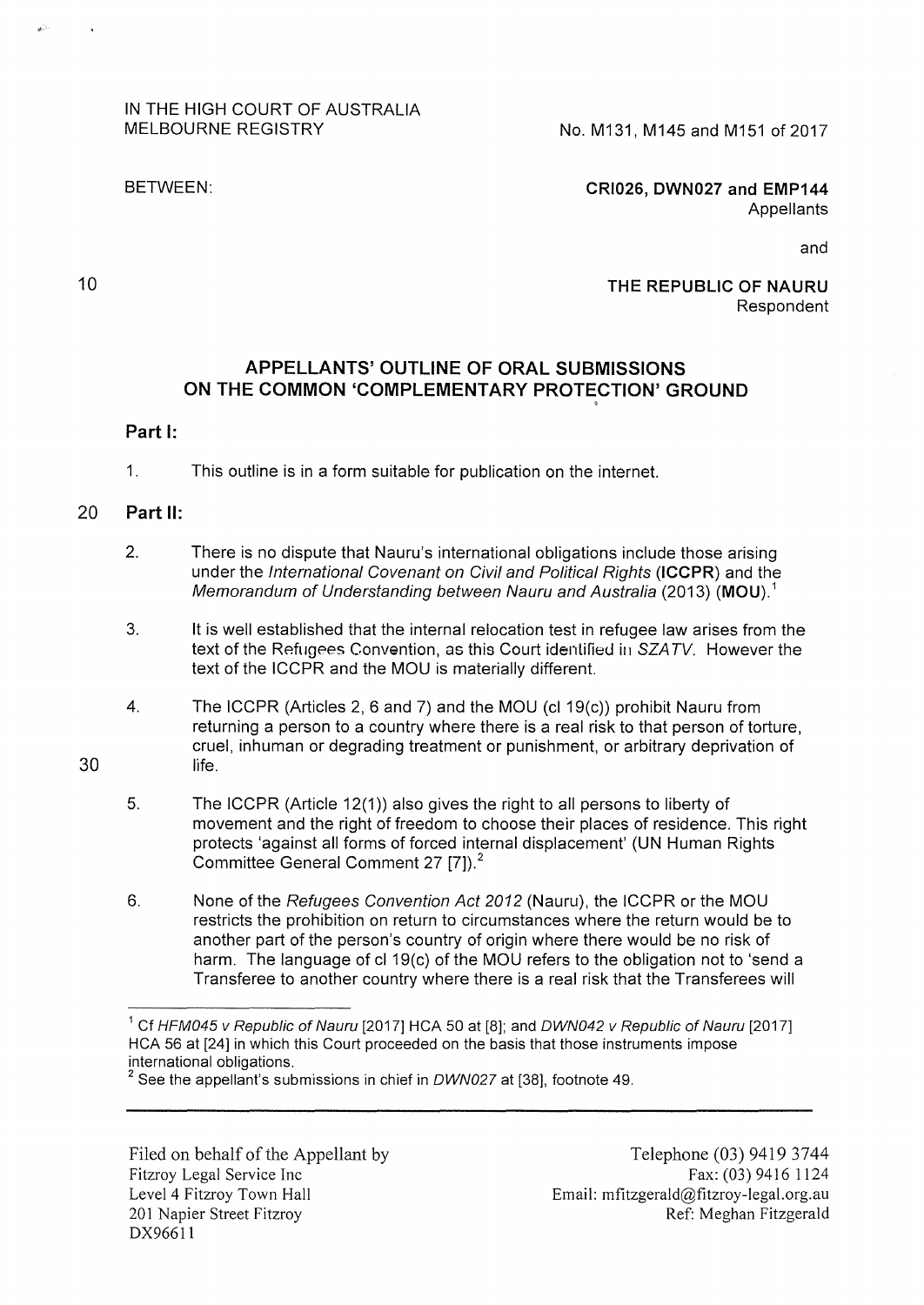be subjected to' the relevant harm. This inquiry is directed to the country, not to a geographically restricted part of the country.

- 7. A text based approach, that enables Articles 2, 6, 7 and 12 to be read harmoniously, and consistently with the MOU, leads to the conclusion that the only question for determination of a claim to complementary protection under Nauruan law is whether there is a real risk of exposure to relevant harm in any place in the country of return. As a matter of text, this should be preferred to the Respondent's approach, which would stultify the rights under Article 12 and would provide that non-refoulement obligations are not engaged provided for example that a person can avoid inhuman or degrading treatment if he or she goes into hiding in or is restricted to a small part of the relevant country. The Appellants' approach is also consistent with s 4(2) of the Refugees Convention Act which speaks of the 'frontiers of countries'.
- 8. The position at international and Nauruan law on this issue is materially different from the domestic statutory provisions (that are submitted to be alterations of the otherwise applicable international obligations) in at least Australia (MZYYL [18]), Europe, UK, Canada and NZ. The context in which the MOU was signed on 3 August 2013, includes the fact that in 2011 one of the parties (Australia) had enacted the deeming provision now found in s 36(28) of the Migration Act. Given the text of the ICCPR, it should not be concluded that s 36(28) otherwise had no work to do. Noting the enactment of s 36(28) before the parties entered into the MOU, it is significant that they chose not to include an equivalent provision, and that Nauru elected not to include a similar provision in the Refugees Convention Act 2012 or in any of the 2014 amendments to that Act.
- 9. Notwithstanding the above, the Tribunal refused each Appellant's claim to r.omplementary protection under the Convention Act for the reason that it found that each Appellant could reasonably relocate to places within their respective countries of origin.
- 30 10. The Tribunal relied on its reasoning in respect of the Refugees Convention in this regard. Case law, including from this Court (SZATV[15], [19]), makes clear that the reasonable relocation test arises under the Refugees Convention by reason of the causative condition in Article 1A. There is no equivalent condition in the text of the Convention Act, ICCPR or the MOU and none arises by necessary implication, particularly having regard to the qualitative differences in approach that underlie the Refugees Convention and the ICCPR.
	- 11. The Respondent's reliance on European case law concerning subsidiary, not complementary, protection is misplaced because the European texts are materially different from the position at general international law. Also, none of that case law deals with the ICCPR or the MOU.
- 40 12. The Respondent's asserted gloss on the text of the ICCPR, namely the addition of the requirement that it is a 'necessary and foreseeable' consequence of return that there is a real risk, does not provide a basis for imposing a reasonable relocation requirement. The UN Human Rights Committee documents as well as the Special Full Federal Court's decision in SZQRB do not support the view that the phrase alters the substance of the tests for finding complementary protection.
	- 13. The Human Rights Committee's views in BL address reasonable relocation under the ICCPR but in a perfunctory way and without clear foundation, as observed in member Salvioli's concurring individual opinion, which supports the Appellants'

20

10